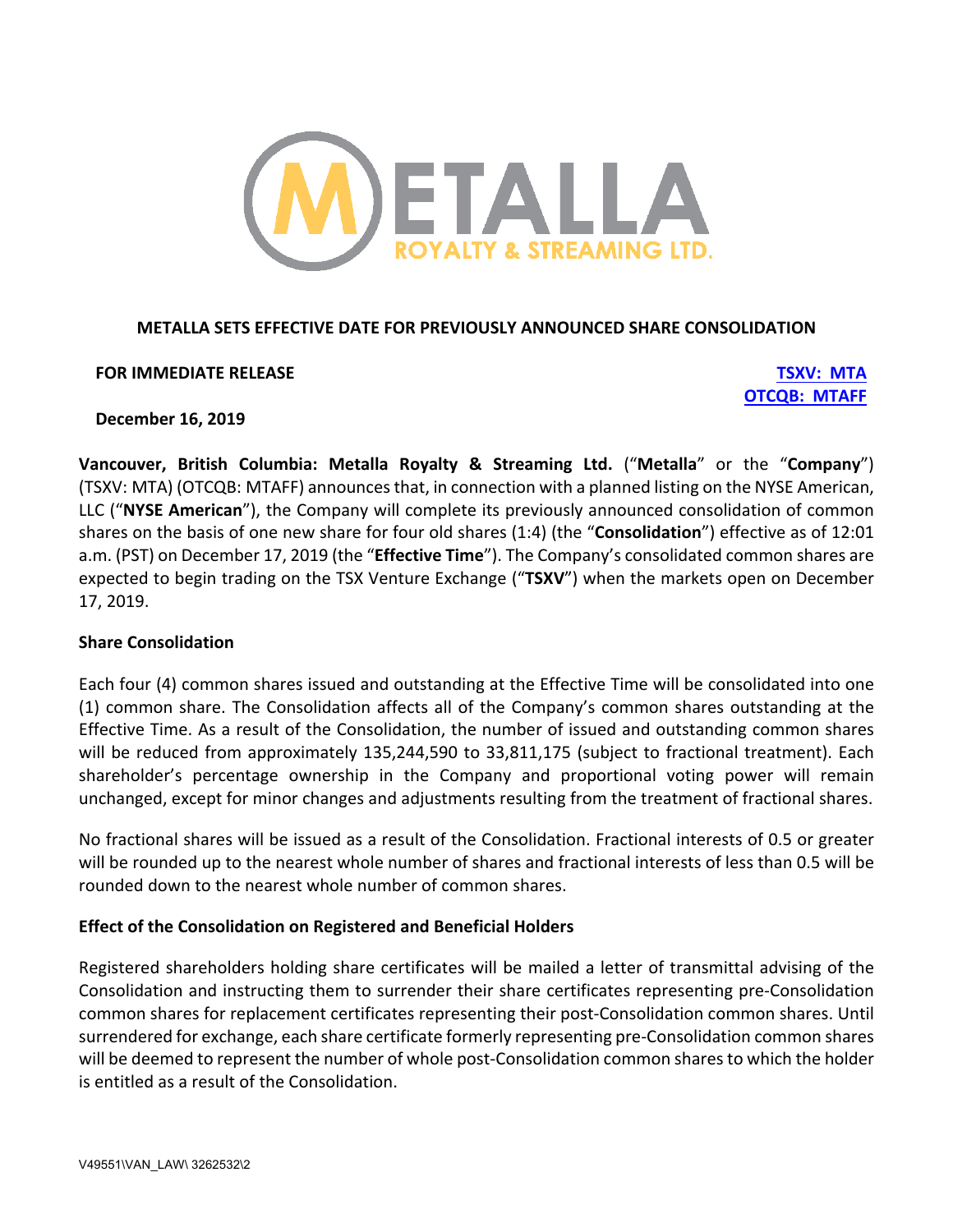Holders of common shares of the Company who hold uncertificated common shares (i.e., common shares held in book-entry form and not represented by a physical share certificate), either as registered holders or beneficial owners, will have their existing book-entry account(s) electronically adjusted by the Company's transfer agent or, for beneficial shareholders, by their brokerage firms, banks, trusts or other nominees that hold in "street name" for their benefit. Such holders do not need to take any additional actions to exchange their pre-Consolidation common shares for post-Consolidation common shares.

Beneficial shareholders holding their common shares through a bank, broker or other nominee should note that such banks, brokers or other nominees may have different procedures for processing the Consolidation than those that have been put in place by the Company for registered shareholders. If you hold your common shares with such a bank, broker or other nominee and if you have questions in this regard, you are encouraged to contact your nominee.

The new CUSIP number for the post-Consolidation common shares is 59124U605 and the new ISIN number is CA59124U6051.

# **Effect of the Consolidation on the payment of Dividends**

Further to the Company's press release dated November 26, 2019, Metalla has announced a monthly dividend payment on its common shares for January and February 2020. In order to maintain the same aggregate pre-Consolidation dividend payment, the per share dividend payment amount has been automatically adjusted such that the dividend payment amount will be \$0.004 per share in January and February 2020.

# **ABOUT METALLA**

Metalla is a precious metals royalty and streaming company. Metalla provides shareholders with leveraged precious metal exposure through a diversified and growing portfolio of royalties and streams. Our strong foundation of current and future cash-generating asset base, combined with an experienced team gives Metalla a path to become one of the leading gold and silver companies for the next commodities cycle.

For further information, please visit our website at www.metallaroyalty.com